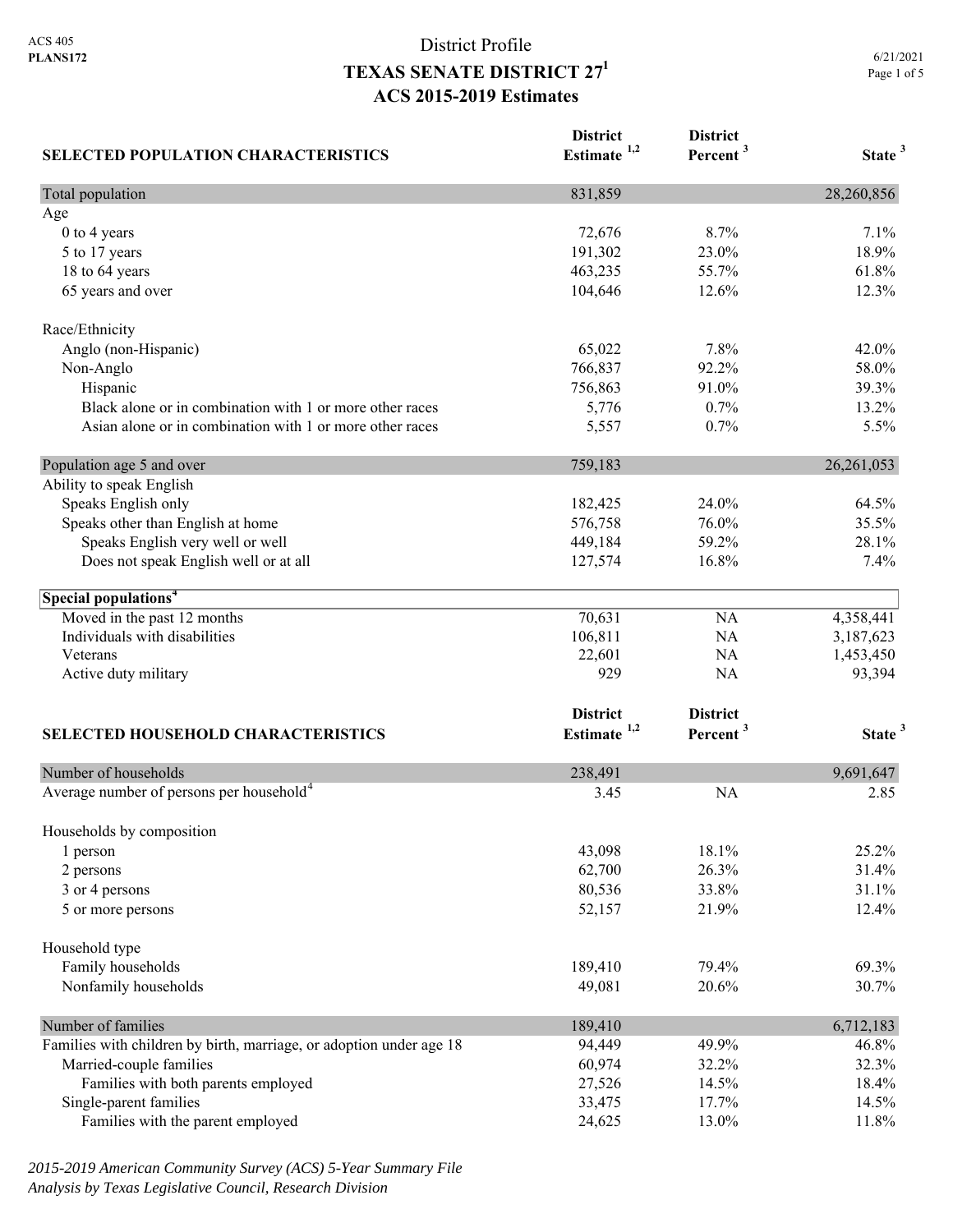| <b>SELECTED EDUCATION CHARACTERISTICS</b>                                | <b>District</b><br>Estimate <sup>1,2</sup> | <b>District</b><br>Percent <sup>3</sup> | State <sup>3</sup> |
|--------------------------------------------------------------------------|--------------------------------------------|-----------------------------------------|--------------------|
| Population age 3 and over enrolled in school                             | 254,114                                    |                                         | 7,681,758          |
| School status                                                            |                                            |                                         |                    |
| In preschool (public and private)                                        | 16,767                                     | 6.6%                                    | 6.0%               |
| In kindergarten, elementary, middle, or high school (public and private) | 192,154                                    | 75.6%                                   | 69.8%              |
| In preschool through 12th grade (public only)                            | 202,742                                    | 79.8%                                   | 68.8%              |
| In college, graduate, or professional school                             | 45,193                                     | 17.8%                                   | 24.3%              |
| Population age 25 and over                                               | 476,704                                    |                                         | 18, 131, 554       |
| <b>Educational attainment</b>                                            |                                            |                                         |                    |
| Bachelor's degree or higher                                              | 76,162                                     | 16.0%                                   | 29.9%              |
| Less than high school graduate                                           | 162,029                                    | 34.0%                                   | 16.3%              |
|                                                                          | <b>District</b>                            | <b>District</b>                         |                    |
| <b>SELECTED LABOR CHARACTERISTICS</b>                                    | Estimate $1,2$                             | Percent <sup>3</sup>                    | State <sup>3</sup> |
| Civilian employed population age 16 and over                             | 313,157                                    |                                         | 13,253,631         |
| Civilian employment sector                                               |                                            |                                         |                    |
| Private sector                                                           | 227,939                                    | 72.8%                                   | 80.1%              |
| Government sector                                                        | 53,998                                     | 17.2%                                   | 13.0%              |
| Self-employed                                                            | 30,623                                     | 9.8%                                    | 6.7%               |
| Industry for civilian employed population                                |                                            |                                         |                    |
| Agriculture, forestry, fishing, hunting, and mining                      | 9,847                                      | 3.1%                                    | 3.0%               |
| Construction                                                             | 24,552                                     | 7.8%                                    | 8.6%               |
| Manufacturing                                                            | 17,010                                     | 5.4%                                    | 8.5%               |
| Wholesale trade                                                          | 6,652                                      | 2.1%                                    | 2.9%               |
| Retail trade                                                             | 40,115                                     | 12.8%                                   | 11.4%              |
| Transportation and warehousing and utilities                             | 15,159                                     | 4.8%                                    | 5.9%               |
| Information                                                              | 4,412                                      | 1.4%                                    | 1.7%               |
| Finance and insurance, and real estate and rental and leasing            | 12,823                                     | 4.1%                                    | 6.7%               |
| Professional, scientific, management, administrative, and waste mgmt.    | 26,269                                     | 8.4%                                    | 11.5%              |
| Educational services and health care and social assistance               | 94,738                                     | 30.3%                                   | 21.6%              |
| Arts, entertainment, recreation, accommodation, and food services        | 29,884                                     | 9.5%                                    | 9.2%               |
| Other services, except public administration                             | 17,195                                     | 5.5%                                    | 5.2%               |
| Public administration                                                    | 14,501                                     | 4.6%                                    | 4.0%               |
| Population age 16 to 64                                                  | 492,557                                    |                                         | 18,273,711         |
| Worked at all in the past 12 months                                      | 327,168                                    | 66.4%                                   | 75.4%              |
| Worked 50-52 weeks                                                       | 253,021                                    | 51.4%                                   | 59.0%              |
| Usually worked 35 or more hours per week                                 | 208,551                                    | 42.3%                                   | 52.2%              |
| Usually worked less than 35 hours per week                               | 44,470                                     | $9.0\%$                                 | 6.8%               |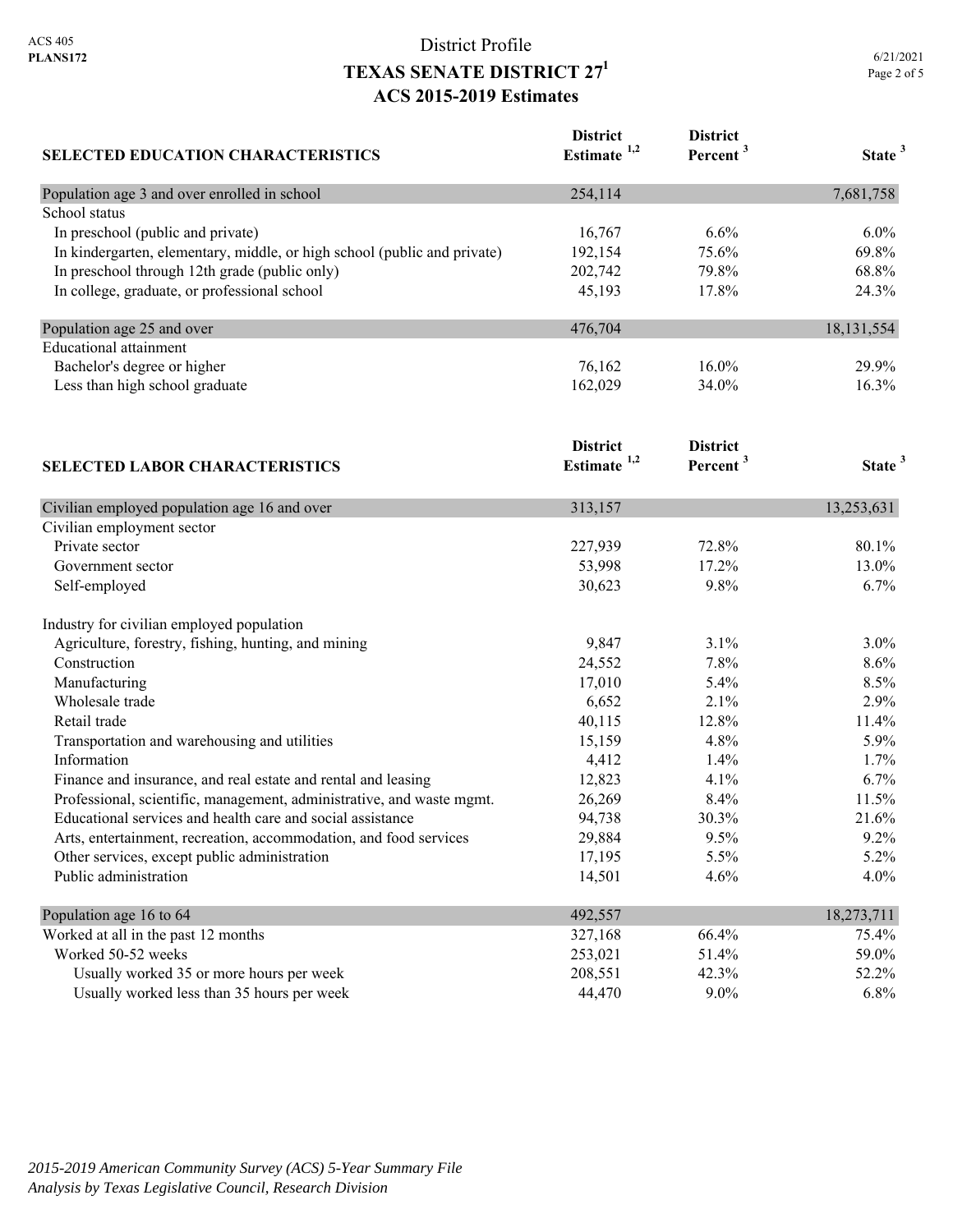| <b>SELECTED LABOR CHARACTERISTICS (continued)</b>               | <b>District</b><br>Estimate $1,2$ | <b>District</b><br>Percent <sup>3</sup> | State <sup>3</sup> |
|-----------------------------------------------------------------|-----------------------------------|-----------------------------------------|--------------------|
| Workers age 16 and over                                         | 309,468                           |                                         | 13,115,511         |
| Means of transportation to work                                 |                                   |                                         |                    |
| Public transportation                                           | 1,487                             | 0.5%                                    | 1.4%               |
| Private vehicle                                                 | 277,689                           | 89.7%                                   | 90.5%              |
| Walk / bicycle / motorcycle                                     | 5,006                             | 1.6%                                    | 1.9%               |
| Taxi / other means                                              | 8,857                             | 2.9%                                    | 1.2%               |
| Worked at home                                                  | 16,429                            | 5.3%                                    | 5.0%               |
| Travel time to work <sup>5</sup>                                |                                   |                                         |                    |
| Less than 15 minutes                                            | 94,154                            | 30.4%                                   | 23.6%              |
| 15 minutes to 29 minutes                                        | 130,482                           | 42.2%                                   | 34.2%              |
| 30 minutes to 44 minutes                                        | 46,915                            | 15.2%                                   | 20.8%              |
| 45 minutes to 59 minutes                                        | 10,793                            | 3.5%                                    | 8.3%               |
| 60 minutes or more                                              | 10,695                            | 3.5%                                    | 8.1%               |
|                                                                 | <b>District</b>                   | <b>District</b>                         |                    |
| <b>SELECTED INCOME CHARACTERISTICS</b>                          | Estimate <sup>1,2</sup>           | Percent <sup>3</sup>                    | State <sup>3</sup> |
| Persons in poverty <sup>6</sup>                                 | 244,716                           | 29.8%                                   | 14.7%              |
| Per capita income <sup>4</sup>                                  | \$16,604                          | NA                                      | \$31,277           |
| Number of households                                            | 238,491                           |                                         | 9,691,647          |
| Annual household income                                         |                                   |                                         |                    |
| Less than \$10,000                                              | 27,855                            | 11.7%                                   | 6.1%               |
| \$10,000 to \$24,999                                            | 54,379                            | 22.8%                                   | 12.9%              |
| \$25,000 to \$49,999                                            | 61,265                            | 25.7%                                   | 21.8%              |
| \$50,000 to \$99,999                                            | 61,539                            | 25.8%                                   | 30.1%              |
| \$100,000 to \$199,999                                          | 28,832                            | 12.1%                                   | 21.7%              |
| \$200,000 and over                                              | 4,621                             | 1.9%                                    | 7.4%               |
| Households with social security income                          | 73,144                            | 30.7%                                   | 25.6%              |
| Households with supplemental security income (SSI)              | 23,028                            | 9.7%                                    | 4.7%               |
| Households with public assistance income'                       | 4,595                             | 1.9%                                    | 1.4%               |
| Households that received food stamps/SNAP in the past 12 months | 65,808                            | 27.6%                                   | 11.8%              |
| Number of families living in poverty                            | 49,778                            |                                         | 759,269            |
| With related children under age 18                              | 38,734                            | 77.8%                                   | 77.1%              |
| Married couple families                                         | 17,272                            | 34.7%                                   | 26.2%              |
| Single-parent families                                          | 21,462                            | 43.1%                                   | 50.9%              |
| Female head of household                                        | 19,100                            | 38.4%                                   | 44.4%              |
| Male head of household                                          | 2,362                             | 4.7%                                    | 6.4%               |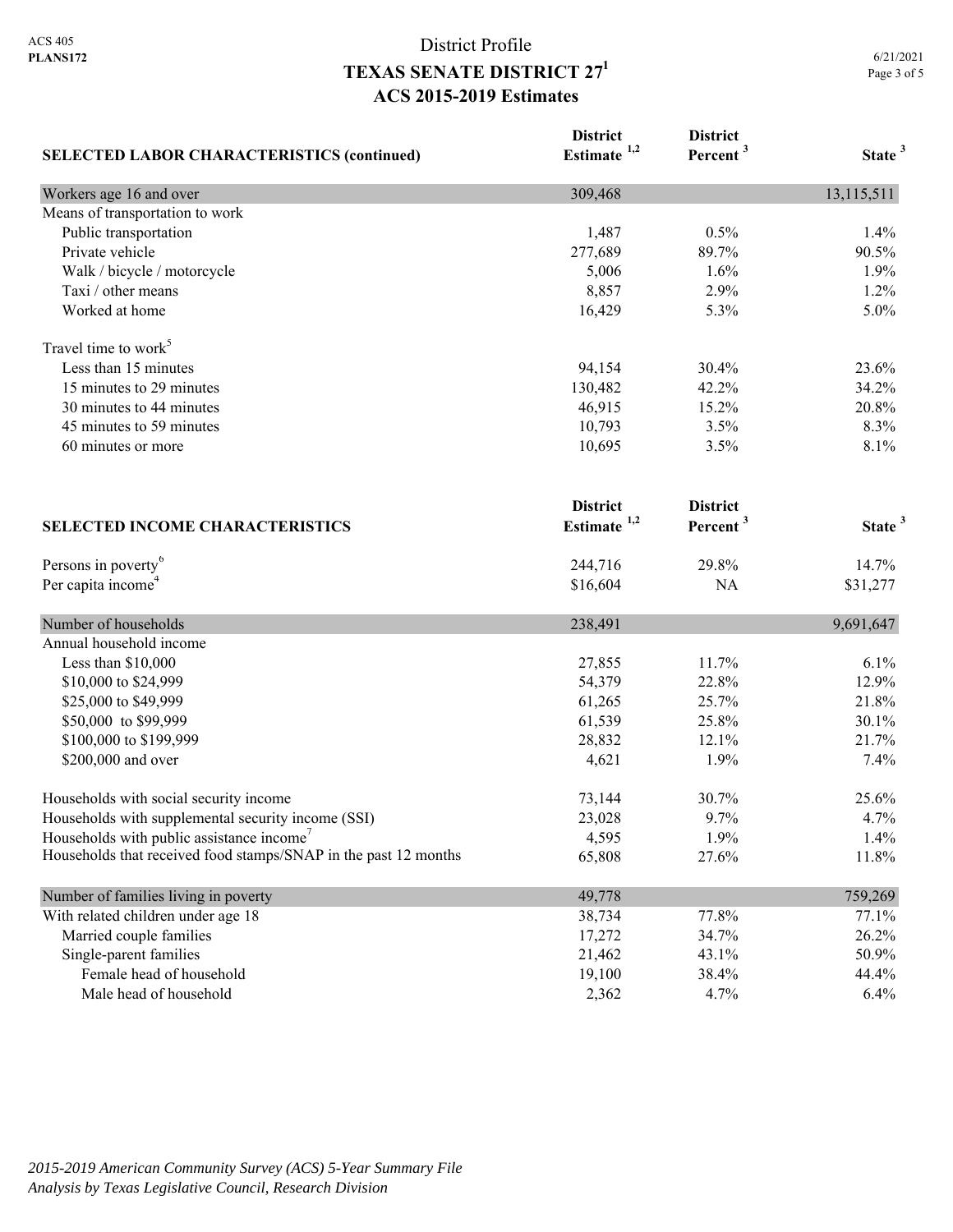6/21/2021 Page 4 of 5

| <b>SELECTED HOUSING CHARACTERISTICS</b>                                             | <b>District</b><br>Estimate $1,2$ | <b>District</b><br>Percent <sup>3</sup> | State <sup>3</sup> |
|-------------------------------------------------------------------------------------|-----------------------------------|-----------------------------------------|--------------------|
| Number of housing units                                                             | 287,864                           |                                         | 10,937,026         |
| Age of housing                                                                      |                                   |                                         |                    |
| Built in 2010 or later                                                              | 25,286                            | 8.8%                                    | 10.4%              |
| Built between 2000 and 2009                                                         | 68,800                            | 23.9%                                   | 19.3%              |
| Built between 1990 and 1999                                                         | 50,911                            | 17.7%                                   | 15.2%              |
| Built between 1970 and 1989                                                         | 93,599                            | 32.5%                                   | 31.4%              |
| Built before 1970                                                                   | 49,268                            | 17.1%                                   | 23.7%              |
| Occupancy status                                                                    |                                   |                                         |                    |
| Owner-occupied                                                                      | 159,881                           | 55.5%                                   | 54.9%              |
| Renter-occupied                                                                     | 78,610                            | 27.3%                                   | 33.7%              |
| Vacant                                                                              | 49,373                            | 17.2%                                   | 11.4%              |
| Median gross rent (contract rent plus estimated utility and fuel cost) <sup>4</sup> | \$722                             | <b>NA</b>                               | \$1,045            |
| Median value of owner-occupied housing units <sup>4</sup>                           | \$80,100                          | NA                                      | \$172,500          |
| Number of owner-occupied housing units                                              | 159,881                           |                                         | 6,004,802          |
| Value of owner-occupied housing                                                     |                                   |                                         |                    |
| Less than \$50,000                                                                  | 44,975                            | 28.1%                                   | 8.9%               |
| \$50,000 to \$99,999                                                                | 56,791                            | 35.5%                                   | 16.5%              |
| \$100,000 to \$199,999                                                              | 41,667                            | 26.1%                                   | 32.2%              |
| \$200,000 to \$499,999                                                              | 14,640                            | 9.2%                                    | 34.8%              |
| \$500,000 and above                                                                 | 1,808                             | 1.1%                                    | 7.6%               |
| Selected monthly owner costs as a percentage of household income <sup>8</sup>       |                                   |                                         |                    |
| 35 percent or more                                                                  | 26,137                            | 16.3%                                   | 15.3%              |
| 20 to 34.9 percent                                                                  | 32,407                            | 20.3%                                   | 24.9%              |
| Less than 20 percent                                                                | 98,232                            | 61.4%                                   | 59.0%              |
| Vehicles available in owner-occupied housing units                                  |                                   |                                         |                    |
| No vehicle                                                                          | 6,100                             | 3.8%                                    | 2.1%               |
| One or more vehicles                                                                | 153,781                           | 96.2%                                   | 97.9%              |
| Number of renter-occupied housing units                                             | 78,610                            |                                         | 3,686,845          |
| Gross rent <sup>9</sup>                                                             |                                   |                                         |                    |
| Less than \$500                                                                     | 15,871                            | 20.2%                                   | 6.2%               |
| \$500 to \$749                                                                      | 22,115                            | 28.1%                                   | 13.4%              |
| \$750 to \$999                                                                      | 20,366                            | 25.9%                                   | 24.2%              |
| \$1,000 to \$1,249                                                                  | 7,021                             | 8.9%                                    | 20.7%              |
| \$1,250 and above                                                                   | 4,775                             | 6.1%                                    | 30.5%              |
| Gross rent as a percentage of household income <sup>8</sup>                         |                                   |                                         |                    |
| 35 percent or more                                                                  | 28,360                            | 36.1%                                   | 35.9%              |
| 20 to 34.9 percent                                                                  | 21,612                            | 27.5%                                   | 32.1%              |
| Less than 20 percent                                                                | 17,689                            | 22.5%                                   | 24.9%              |
| Vehicles available in renter-occupied housing units                                 |                                   |                                         |                    |
| No vehicle                                                                          | 10,477                            | 13.3%                                   | 10.5%              |
| One or more vehicles                                                                | 68,133                            | 86.7%                                   | 89.5%              |